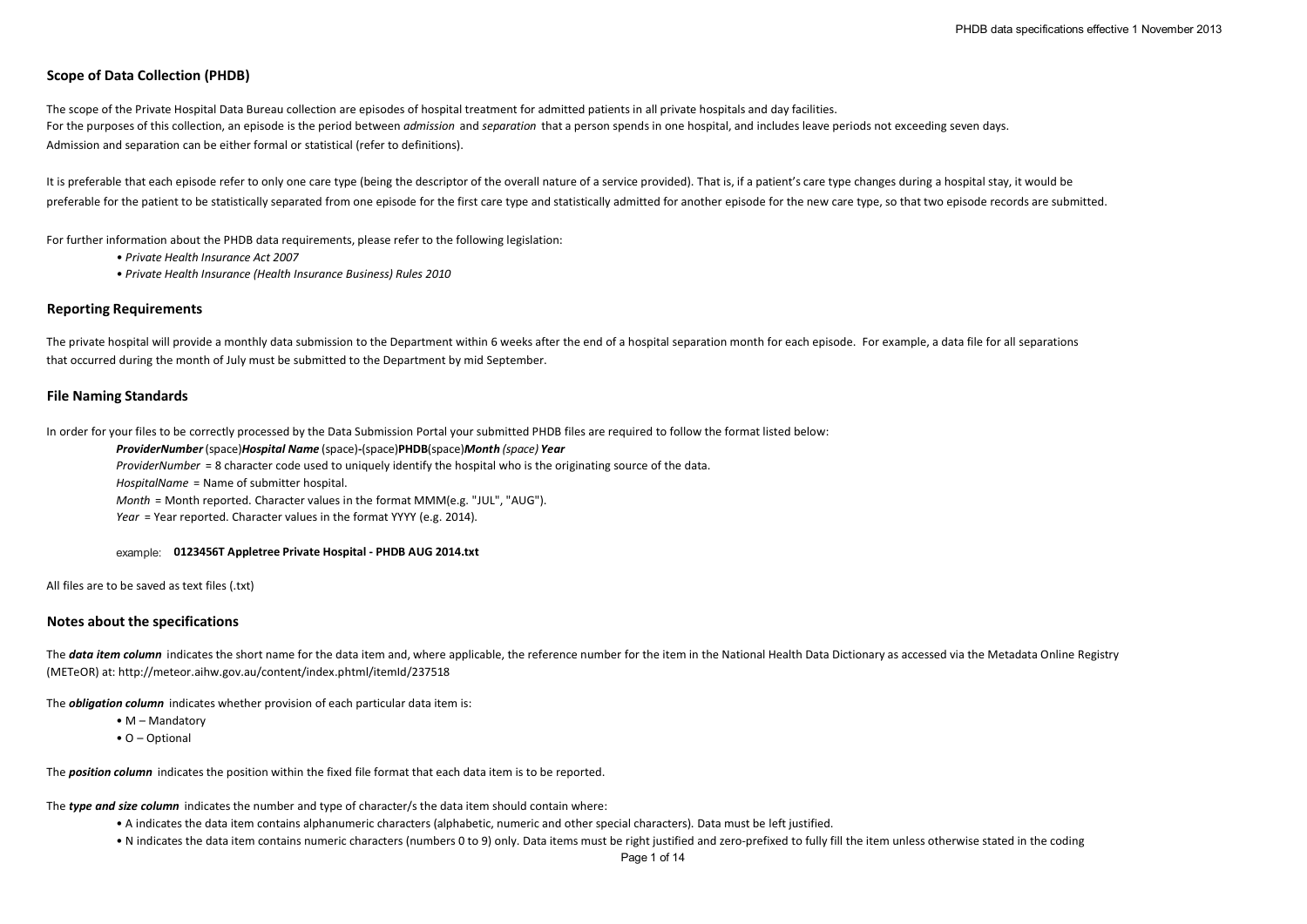description. All values must be positive.

The *format column* indicates the format of the characters of the data item:

*• DDMMYYYY* indicates the data item contains date information where DD represents the day, MM represents the month and YYYY represents the century and year. For example, 5 July 2006 would be entered 05072006

- hhmm indicates the data item contains time information based on a 24-hour clock, where hh represents the hour and mm represents the minutes. For example 2.35pm would be entered 1435.
- *blank fill* , in relation to a data item, means that the data item is filled with blank spaces.
- *zero fill,* in relation to a data item, means the data item is filled with zeros.
- *zero prefix* means that leading zeros are to be inserted if necessary to ensure that the number of characters in the entry matches the data item size specified for the item.
- *Charges*  supply in dollars and cents (omit decimal point) with leading zeros to fully fill item. All values must be ≥ 0 (i.e. negative charges not permitted).

An entry of 000000000 means that no benefit/charge was recorded. Zeros are valid when this item cannot be separately identified but was reported under another charge item.

The *repetition column* indicates the number of times the data item is repeated within the data file.

The **coding description column** provides the definition for the data item, valid values and any additional information to clarify what data should be reported and how. If a METeOR reference is indicated in the data item column, refer to the National Health Data Dictionary for definition and collection methods.

The *edit rules column* outlines the edit checks the Department will run the data through using the Check-It software. These are split into critical errors where data will be rejected and warnings where data will be identified.

The *error codes column* indicates the error code attributed to each of the edit checks.

## **Definitions/acronyms**

*ACHI* means the Australian Classification of Health Interventions.

*ADA* means the Australian Dental Association.

*CCU* means the coronary care unit of a hospital.

*DRG* means the Australian Refined Diagnosis Related Group.

*episode* means the period of admitted patient care between a formal or statistical **admission** and a formal or statistical **separation**, characterised by only one care type. *formal admission* , in relation to a person, means the administrative process used by a hospital to record the commencement of accommodation, care or treatment of the person.

*formal separation* , in relation to a person, means the administrative process used by a hospital to record the cessation of accommodation, care or treatment of the person. **HDU** means the high dependency unit of a hospital.

*Hospital* means a facility for which there is in force a Ministerial declaration that the facility is hospital under subsection 121-5(6) of the *Private Health Insurance Act 2007* . *Hospital treatment* is treatment (including the provision of goods and services) provided to a person with the intention to manage a disease, injury or condition, either at a hospital or with direct involvement of the hospital, by either a person who is authorised by a hospital to provide the treatment or under the management or control of such a person (subsection 121-5, *Private Health Insurance Act 2007* ).

Exclusions to hospital treatment (eg treatment provided in an emergency department of a hospital) are specified in the Private Health Insurance (Health Insurance Business) Rules 2010, Part 3, Rule 8. Inclusions to hospital treatment (eg some Chronic Disease Management Programs not involving prevention) are specified in the Private Health Insurance (Health Insurance Business) Rules 2010, Part 3. Hospital-in-the-home means the provision of care to hospital admitted patients in their place of residence as a substitute for hospital accommodation. Place of residence may be permanent or temporary (METeOR glossary item ID: 327308).

*Hospital-in-the-home care days* means the total number of days between HiTH commencement date and HiTH completion date.

*ICD-10-AM* means 'The International Statistical Classification of Diseases and Related Health Problems, 10th revision, Australian Modification, published by the National Centre for Classification in Health (Australia). *ICU* means the intensive care unit of a hospital.

*insurer* means a private health insurer.

*MBS* means the Medicare Benefits Schedule, comprising: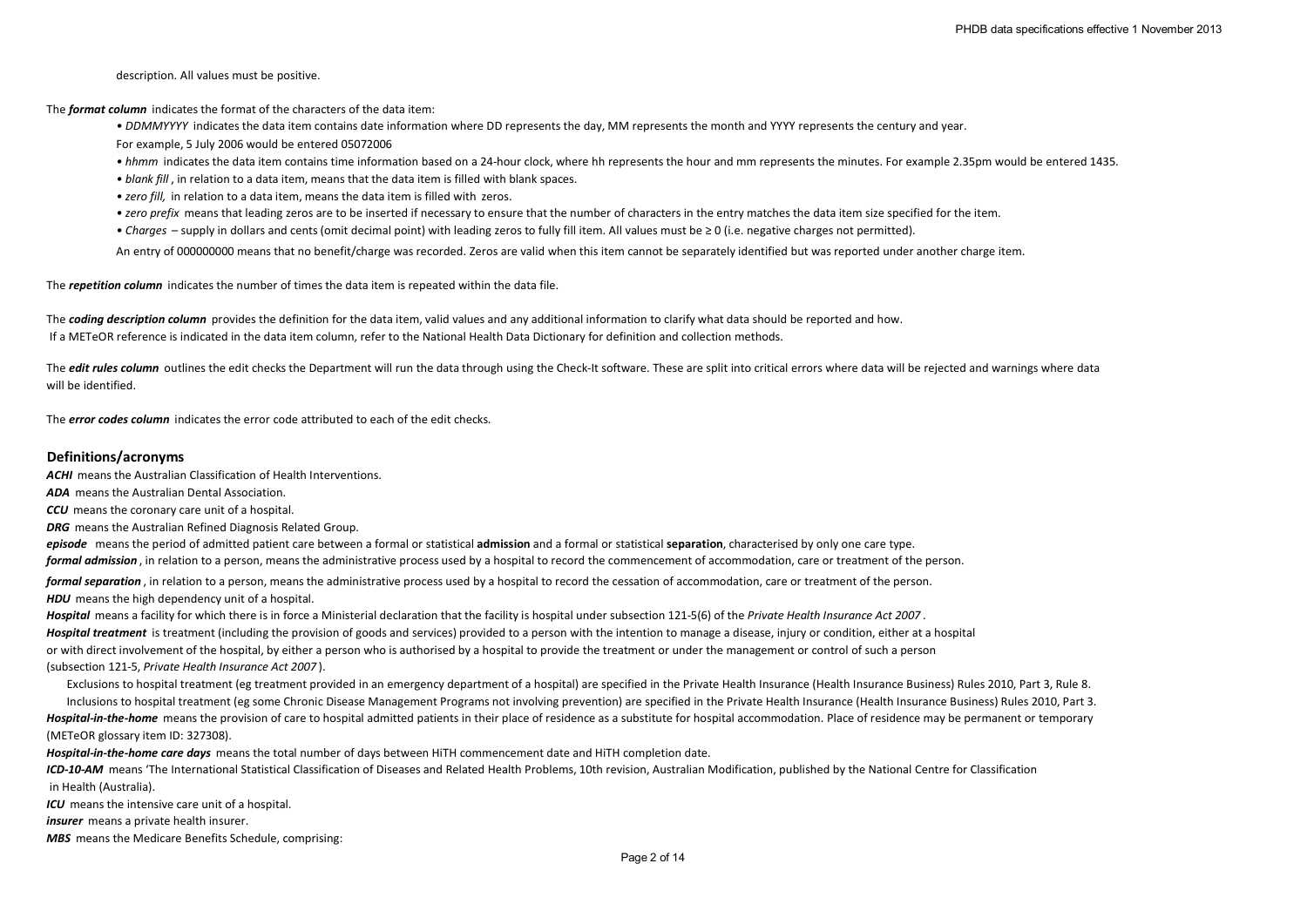(a) the Health Insurance (Diagnostic Imaging Services Table) Regulations 2005; and

(b) the Health Insurance (General Medical Services Table) Regulations 2005; and

(c) the Health Insurance (Pathology Services Table) Regulations 2005;

as in force from time to time, or any Regulations made in substitution for those Regulations.

*METeOR* (metadata online registry) for national data standards.

*Miscellaneous service code* means any miscellaneous hospital-specific or insurer-specific non-MBS billing code.

*NHDD* means the (most current version of the) 'National Health Data Dictionary'.

*NICU* means the neonatal intensive care unit of a hospital.

*overnight-stay patient* means a person who is admitted to and separates from a hospital on different dates.

*PHIAC means* Private Health Insurance Administration Council

*PICU* means the paediatric intensive care unit of a hospital.

*procedure* means clinical intervention that is surgical in nature, carries a procedural risk, carries an anaesthetic risk, requires specialised training, and/or requires special facilities or equipment only available in an acute care setting.

*same day patient* means a person who is admitted to and separates from a hospital on the same date.

**SCN** means the special care nursery of a hospital.

statistical admission, in relation to a person, means the administrative process used by a hospital to record the commencement of a new episode of care that provides the person with a new care type during a single hospital stay.

*statistical separation* , in relation to a person, means the administrative process used by a hospital to record the cessation of an episode of care of the person during a single hospital stay.

## **Guide for Use**

*Accommodation charges/benefits* - refer to private, shared or high dependency accommodation for any Accommodation Type (i.e. advanced surgical, surgical, medical, rehabilitation, obstetrics, and psychiatry). All hospital episodes must have a charge/benefit component relating to accommodation, unless it was bundled, or the hospital billed a procedure-only fee. Therefore, cases such as chemotherapy should either have a charge/benefit component in "bundled" or "accommodation" or "theatre". They should not be reported as "other".

*Bundled charges/benefits* - refer to an aggregate of 2 or more charges billed by the hospital/paid by the insurer, such as case payments by DRG or MBS.

*CCU charges, benefits, days and hours* - exclude ICU, SCN, NICU, PICU and HDU in calculations.

*Hospital-in-the-home (HITH)* **–** Episodes which include HITH services should be reported in a manner consistent with claiming practice. For example,

(a) HITH services which are part of an admitted psychiatric program and are claimed as a single same day service must be reported as single same day episode.

This includes psychiatric patients who remain in an admitted HITH program over extended periods of time.

(b) If hospital claims are submitted to insurers at the conclusion of the admitted psychiatric HITH program, then one episode must be reported spanning the length of the program.

*ICU charges, benefits, days and hours* - include NICU and PICU; exclude SCN, CCU or HDU in calculations.

*Infant weight neonate* **-** For live births (http://meteor.aihw.gov.au/content/pop/index.phtml/itemId/265594), birth weight (http://meteor.aihw.gov.au/content/pop/index.phtml/itemId/265625) should preferably be measured within the first hour of life before significant postnatal weight loss has occurred. While statistical tabulations include 500 g groupings for birth weight, weights should not be recorded in those groupings. The actual weight should be recorded to the degree of accuracy to which it is measured. In perinatal collections the birth weight is to be provided for live born and stillborn babies.

*Minutes in Theatre* - from the time the patient entered the operating theatre or procedure room until the time the patient left the operating theatre or procedure room. For example, coronary angiography/angioplasty, lithotripsy and ECT must have minutes of operating theatre time reported, even though they are performed in a procedure room rather than a theatre.

Other charges/benefits – refer to services which cannot be categorised as accommodation, theatre, labour, ICU, pharmacy, prosthesis, bundled, SCN, CCU or HITH. It excludes ex-gratia charges, television, phone calls, extra meals, FED, reversals or journal adjustments.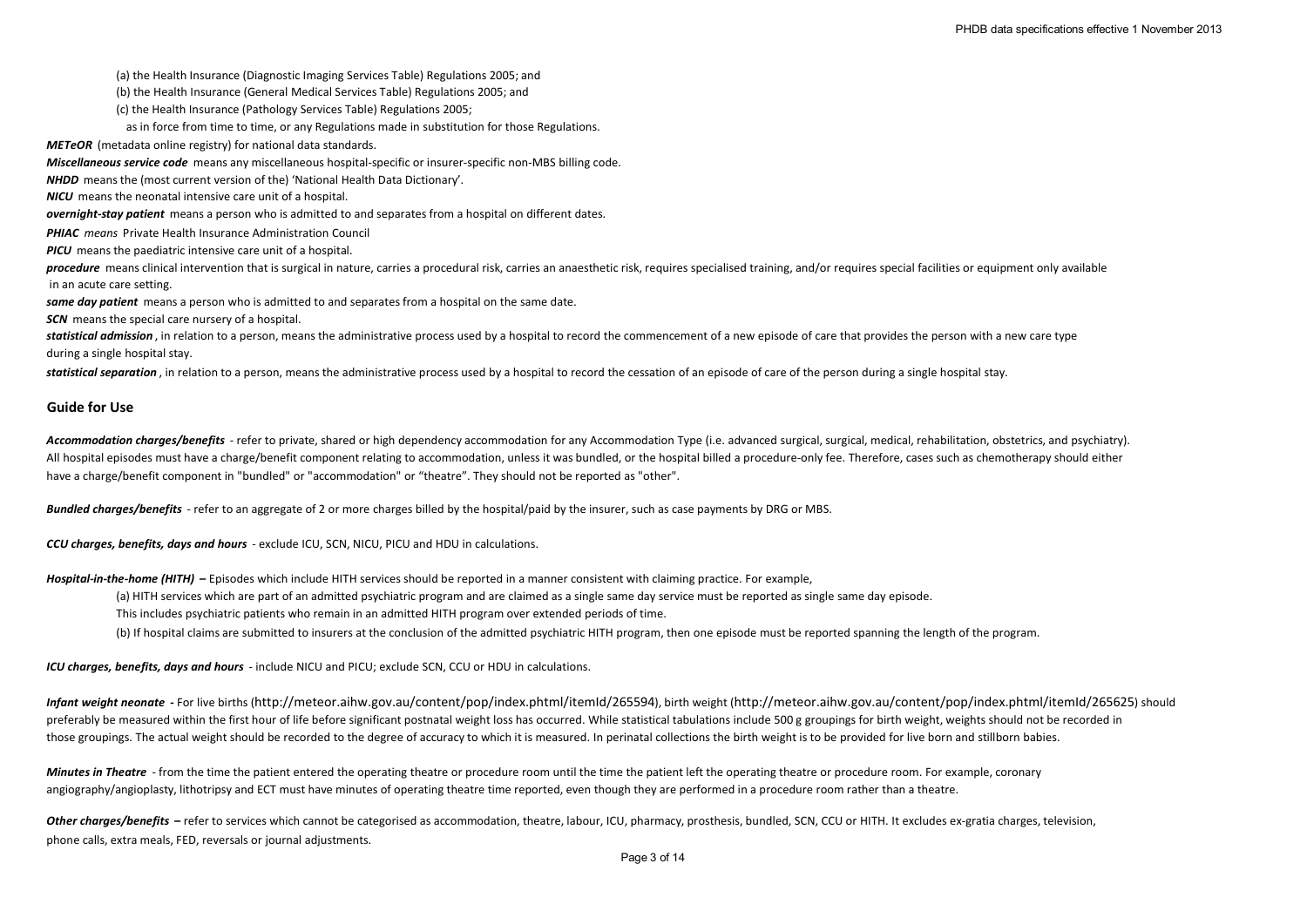Palliative care status and days - calculations to include care provided in: a palliative care unit: a designated palliative care program: or under the principal clinical management of a palliative care physician or in the opinion of the treating doctor, when the principal clinical intent of care is palliation.

**Principal MBS item** - select on the basis of: (a) the patient's first visit to a theatre or procedure room/coronary angiography suite; and (b) the MBS with the highest benefit amount. The principal MBS item relates to theatre or procedure room/angiography suite, and not to the medical item billed by the doctor. It may not necessarily correlate to the Principal Procedure Code. For example, renal dialysis, coronary angiography/angioplasty, same-day chemotherapy, lithotripsy, ECT and sleep studies must have an MBS item number reported, even though they are procedure room rather than theatre. Where possible, any services that do not have a valid MBS item should be reported in the Miscellaneous Service Code item (item 53).

Principal Item Date – The date on which the principal MBS item is carried out. If there is no principal MBS item, then the date that the first Miscellaneous Service Code item was carried out may optionally be entered.

**Qualified days for newborns** - The number of qualified days is calculated with reference to the date of admission, date of separation and any other date(s) of change of qualification status: the date of admission is counted if the patient was qualified at the end of the day; the date of change to qualification status is counted if the patient was qualified at the end of the day; the date of separation is not counted, even if the patient was qualified on that day. The normal rules for calculations of patient days apply. To determine if newborn days are qualified days, see the METeOR definition for Newborn Qualification Status (Metadata glossary item 327254).

*SCN charges, benefits, days and hours* - exclude NICU, ICU, CCU, PICU and HDU in calculations.

Secondary MBS item  $-$ -The secondary MBS items relate to theatre, and not to the medical item billed by the doctor. It may not always correlate to the Procedure Codes (ICD-10-AM). Where possible, any services that do not have a valid MBS item should be reported in the Miscellaneous Service Code item (item 53).

*Theatre charges/benefits* – refer to a theatre/procedure room/ angiography suite. This applies to theatre charges, benefits and minutes in theatre

*Re-admission within 28 days* – Planned re-admission refers to planned re-admission within 28 days from this or another hospital. Note: do not include transfers from another hospital as re-admissions.

# **Data Quality**

*Error Codes*

- W (represents a warning where an edit rule has been identified) the record will be accepted and private hospitals notified
- E (represents an error where an edit rule has failed) the record will be rejected and private hospitals notified

## **Further information**

For further information about the PHDB requirements, please see the following websites:

General information about the data collection, health insurer codes, reports and software

### www.health.gov.au/casemix

#### List of Hospital provider numbers

To request a list of hospital provider numbers please email: declarations@health.gov.au

Metadata and health dictionary specifications

http://meteor.aihw.gov.au/content/index.phtml/itemId/181162

Commonwealth Prosthesis list

http://www.health.gov.au/internet/main/publishing.nsf/Content/health-privatehealth-prostheseslist.htm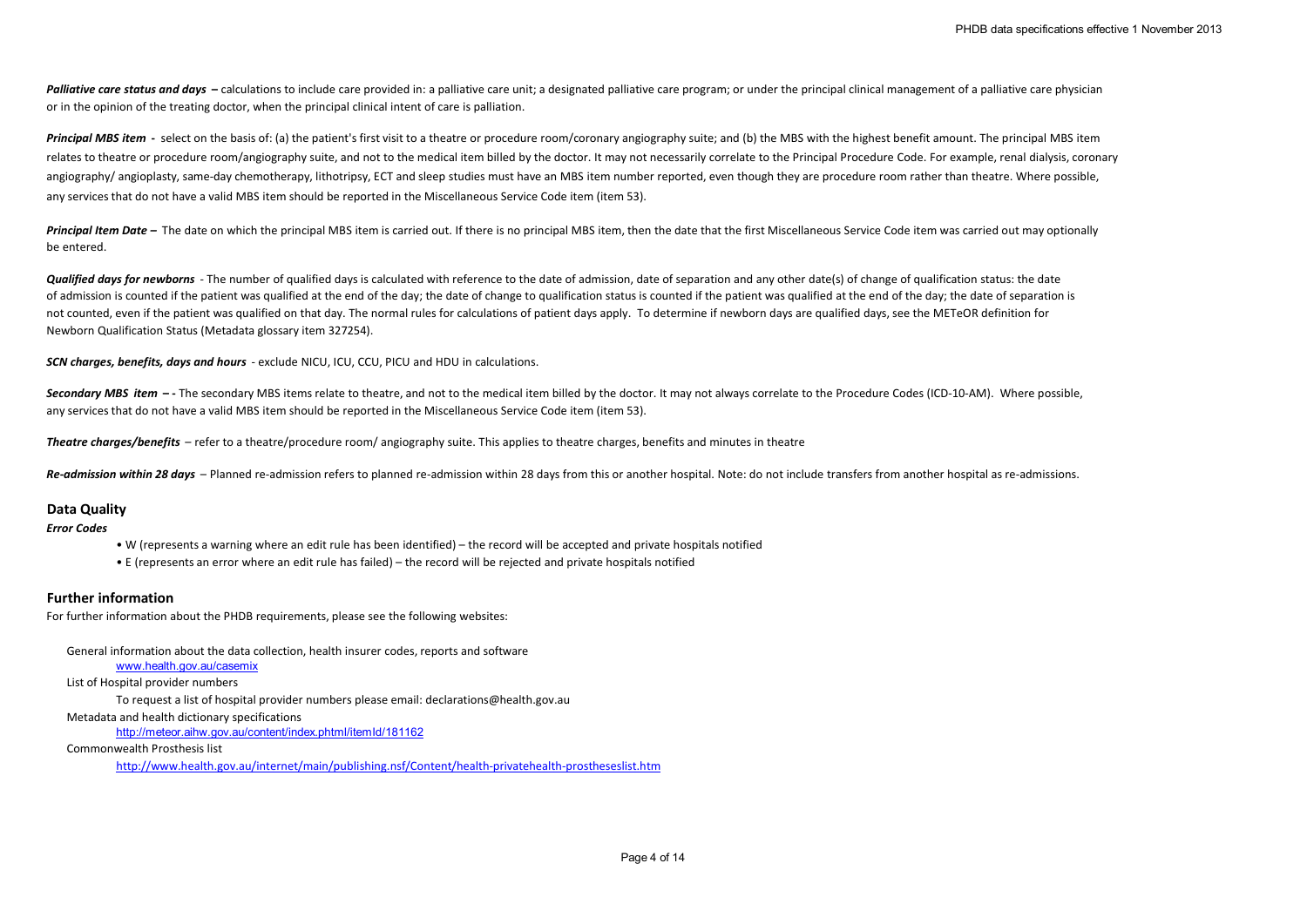| <b>Item No</b> | Data Item                         | <b>Obligation</b>       |           | Position Type & Size | Format          | <b>Comments</b>                                                                                  | <b>Edit Rules</b>                                                                                                                                                | <b>Error Code/s</b>               |
|----------------|-----------------------------------|-------------------------|-----------|----------------------|-----------------|--------------------------------------------------------------------------------------------------|------------------------------------------------------------------------------------------------------------------------------------------------------------------|-----------------------------------|
|                | <b>Provider Number</b>            | $\overline{\mathsf{M}}$ | $1 - 8$   | A(8)                 | <b>NNNNNNNA</b> | Provider number (valid 8 character<br>Commonwealth provider number<br>(include leading zeros)    | Reject the file if not a valid 8 character<br>Commonwealth provider number                                                                                       | HE01                              |
|                | 2 Fund/Group<br><b>Identifier</b> | M                       | $9 - 11$  | A(3)                 |                 | <b>Blank fill</b>                                                                                |                                                                                                                                                                  |                                   |
|                | 3 Disk Reference<br>number        | M                       | $12 - 19$ | A(8)                 |                 | Number identifies the disk ID                                                                    |                                                                                                                                                                  |                                   |
|                | 4 Date Prepared                   | M                       | 20-27     | A(8)                 | <b>DDMMYYYY</b> | The date the PHDB data was<br>prepared by the hospital                                           | <b>Reject</b> the file if not in format<br><b>DDMMYYYY</b>                                                                                                       | HE <sub>04</sub>                  |
|                | 5 Number of records M             |                         | $28 - 31$ | N(4)                 |                 | The number of episodes on the file                                                               | Reject the file if mismatch on Episode<br>record count<br>Reject the file if not numeric                                                                         | HE <sub>05</sub><br><b>HE05.1</b> |
|                | 6 Test Flag                       | M                       | 32        | A(1)                 |                 | T=Test, P=Production                                                                             |                                                                                                                                                                  |                                   |
|                | 7 Resubmitted Disk M              |                         | 33        | A(1)                 |                 | Indicates if the disk is being<br>resubmitted Y/N                                                |                                                                                                                                                                  |                                   |
|                | 8 Period From                     | M                       | 34-41     | A(8)                 | <b>DDMMYYYY</b> | Period starting (separation month)                                                               | Reject the file if not in format<br><b>DDMMYYYY</b><br>Reject the file if not within date period<br>applicable for month year specified in<br>physical file name | HE <sub>08</sub><br><b>HE08.1</b> |
|                | 9 Period to                       | M                       | 42-49     | A(8)                 | <b>DDMMYYYY</b> | Period ending (separation month)                                                                 | <b>Reject</b> the file if not in format<br><b>DDMMYYYY</b>                                                                                                       | HE09                              |
|                | 10 HCP Version                    | M                       | 50-53     | N(4)                 |                 | HCP version 0900                                                                                 |                                                                                                                                                                  |                                   |
|                | 11 ICD Version                    | M                       | $54 - 57$ | N(4)                 |                 | ICD Version - 40.3=1003.<br>10.4=1004, 10.5=1005, 10.6=1006,<br>$10.7 = 1007$ ,<br>$10.8 = 1008$ | Reject if not a valid ICD version                                                                                                                                | HE11                              |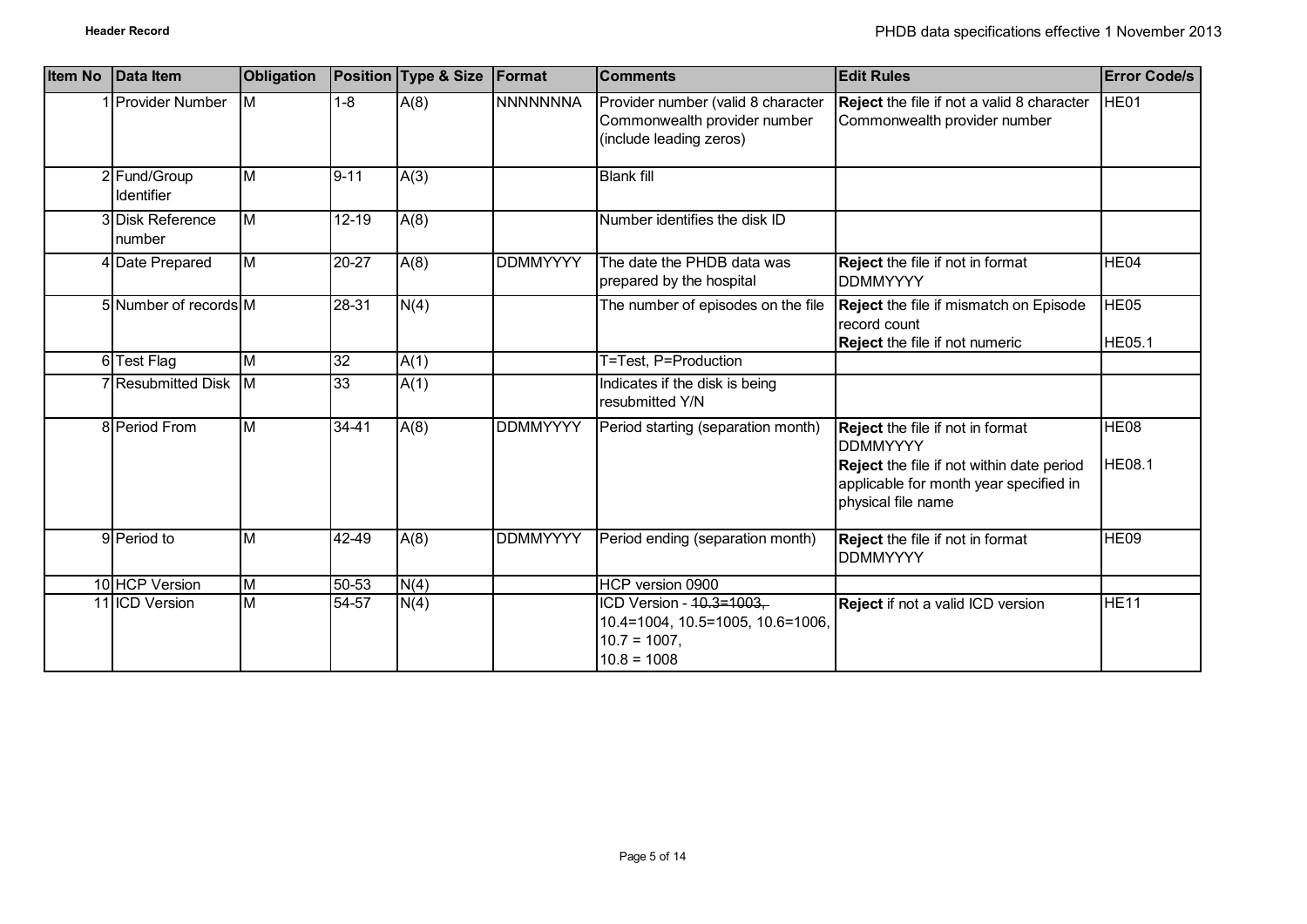|                | No Data Item                       | <b>METeOR</b><br>identifier | <b>ECLIPSE</b><br>identifier | Obligation | <b>Start</b> | Position Position Type &<br><b>End</b> | size  | Format                       | Repetition Coding description                                                                                                                                                                                                                                                                                                                                                            | <b>Edit Rules</b>                                                                                                              | Error<br>code/s  |
|----------------|------------------------------------|-----------------------------|------------------------------|------------|--------------|----------------------------------------|-------|------------------------------|------------------------------------------------------------------------------------------------------------------------------------------------------------------------------------------------------------------------------------------------------------------------------------------------------------------------------------------------------------------------------------------|--------------------------------------------------------------------------------------------------------------------------------|------------------|
|                | Insurer Membership<br>Identifier   |                             |                              | M          |              | 15                                     | A(15) | <b>Blank fill</b>            |                                                                                                                                                                                                                                                                                                                                                                                          |                                                                                                                                |                  |
| $\overline{2}$ | Payer identifier                   |                             |                              | M          | 16           | 18                                     | A(3)  |                              | An indicator of the way in which the episode was funded:<br>IH = Insured with agreement with hospital<br>IN = Insured with no agreement with hospital<br>SI = Self Insured<br>WC = Workers Compensation<br>$TP = Third Party$<br>CP = Contracted to Public Sector<br>DV = Department of Veteran's Affairs patient<br>DE = Department of Defence patient<br>$SE = Seaman$<br>$OT = Other$ | Reject record if not a valid code                                                                                              | E002             |
| 3              | Episode Identifier                 |                             |                              | M          | 19           | 33                                     | A(15) |                              | Unique episode identifier of an episode of care.                                                                                                                                                                                                                                                                                                                                         | Reject record if blank<br>Reject record if not unique within<br>monthly file                                                   | E003<br>E003.1   |
| $\overline{4}$ | <b>Family Name</b>                 | 286953                      |                              | M          | 34           | 61                                     | A(28) | <b>Blank fill</b>            | That part of a name a person usually has in common with some<br>other members of his/her family, as distinguished from his/her given<br>names, as represented by text.                                                                                                                                                                                                                   |                                                                                                                                |                  |
| $\overline{5}$ | Given Name                         | 287035                      |                              | M          | 62           | 81                                     | A(20) | <b>Blank fill</b>            | The person's identifying name within the family group or by which<br>the person is socially identified, as represented by text.                                                                                                                                                                                                                                                          |                                                                                                                                |                  |
| 6              | Date of Birth                      | 287007                      |                              | M          | 82           | 89                                     | A(8)  | <b>DDMMYYYY</b>              | The date of birth of the person.                                                                                                                                                                                                                                                                                                                                                         | Reject record if not in format<br><b>DDMMYYYY</b>                                                                              | E006             |
|                | Postcode - Australian              | 287224                      |                              | M          | 90           | 93                                     | N(4)  | Right justify<br>Zero prefix | The numeric descriptor for a postal delivery area, aligned with<br>locality, suburb or place for the address of a person.<br>9999 = unknown postcode<br>$8888 = 0$ overseas                                                                                                                                                                                                              | Reject record if not (a valid Australian E007<br>postcode or 9999 or 8888)                                                     |                  |
| 8              | Sex                                | 287316                      |                              | M          | 94           | 94                                     | N(1)  |                              | The biological distinction between male and female, as represented<br>by a code.<br>$1 = Male$<br>$2 =$ Female<br>3 = Intersex or Indeterminate<br>9 = Not stated / inadequately described                                                                                                                                                                                               | <b>Reject</b> record if not (1, 2, 3 or 9)                                                                                     | E008             |
| 9              | <b>Admission Date</b>              | 269967                      |                              | M          | 95           | 102                                    | A(8)  | <b>DDMMYYYY</b>              | Date on which an admitted patient commences an episode of care.                                                                                                                                                                                                                                                                                                                          | Reject record if not in format<br><b>DDMMYYYY</b>                                                                              | E009             |
| 10             | Separation Date                    | 270025                      |                              | M          | 103          | 110                                    | A(8)  | <b>DDMMYYYY</b>              | Date on which an admitted patient completes an episode of care.                                                                                                                                                                                                                                                                                                                          | Reject-file if not in format<br>DDMMYYYY, or if not ≥ admission<br>date, or if MM is not same as month<br>input in Fund Header | E010             |
| 11             | <b>Hospital Type</b>               |                             |                              | M          | 111          | 111                                    | N(1)  |                              | The type of hospital where the episode occurred.<br>$2$ = Private<br>3 = Private Day Facility<br>$9 = Other/unknown$                                                                                                                                                                                                                                                                     | Reject record if not (2, 3 or 9).<br>Identify if hospital type does not<br>match provider hospital table.                      | E011<br>W011     |
| 12             | <b>ICU Days</b>                    |                             |                              | M          | 112          | 114                                    | N(3)  | Right justify<br>Zero prefix | The number of days the patient spent in ICU, NICU or PICU.<br>Zero fill if not applicable.<br>refer to quide for use.                                                                                                                                                                                                                                                                    | Reject record if not numeric.<br>Reject record if not zero for day<br>facilities.                                              | E012.0<br>E012.1 |
| 13             | <b>ICU Hours</b>                   |                             |                              | O          | 115          | 118                                    | N(4)  | Right justify<br>Zero prefix | The number of hours spent by the patient in an ICU, NICU or PICU.<br>refer to quide for use.                                                                                                                                                                                                                                                                                             | If present, reject record if not numeric E013                                                                                  |                  |
| 14             | Total Psychiatric Care Days 270300 |                             |                              | M          | 119          | 123                                    | N(5)  | Right justify<br>Zero prefix | The sum of the number of days or part days of stay that the person<br>received care as an admitted patient or resident within a designated<br>psychiatric unit, minus the sum of leave days occurring during the<br>stay within the designated unit.<br>Zero fill if not applicable.                                                                                                     | Reject record if not numeric                                                                                                   | E014             |
| 15             | Diagnosis Related Group            | 391295                      |                              | $\circ$    | 124          | 127                                    | A(4)  | Left justify                 | A patient classification scheme which provides a means of relating<br>the number and types of patients treated in a hospital to the<br>resources required by the hospital, as represented by a code.                                                                                                                                                                                     | If present, identify record if not a valid W015<br>DRG code for DRG version supplied<br>at item 16.                            |                  |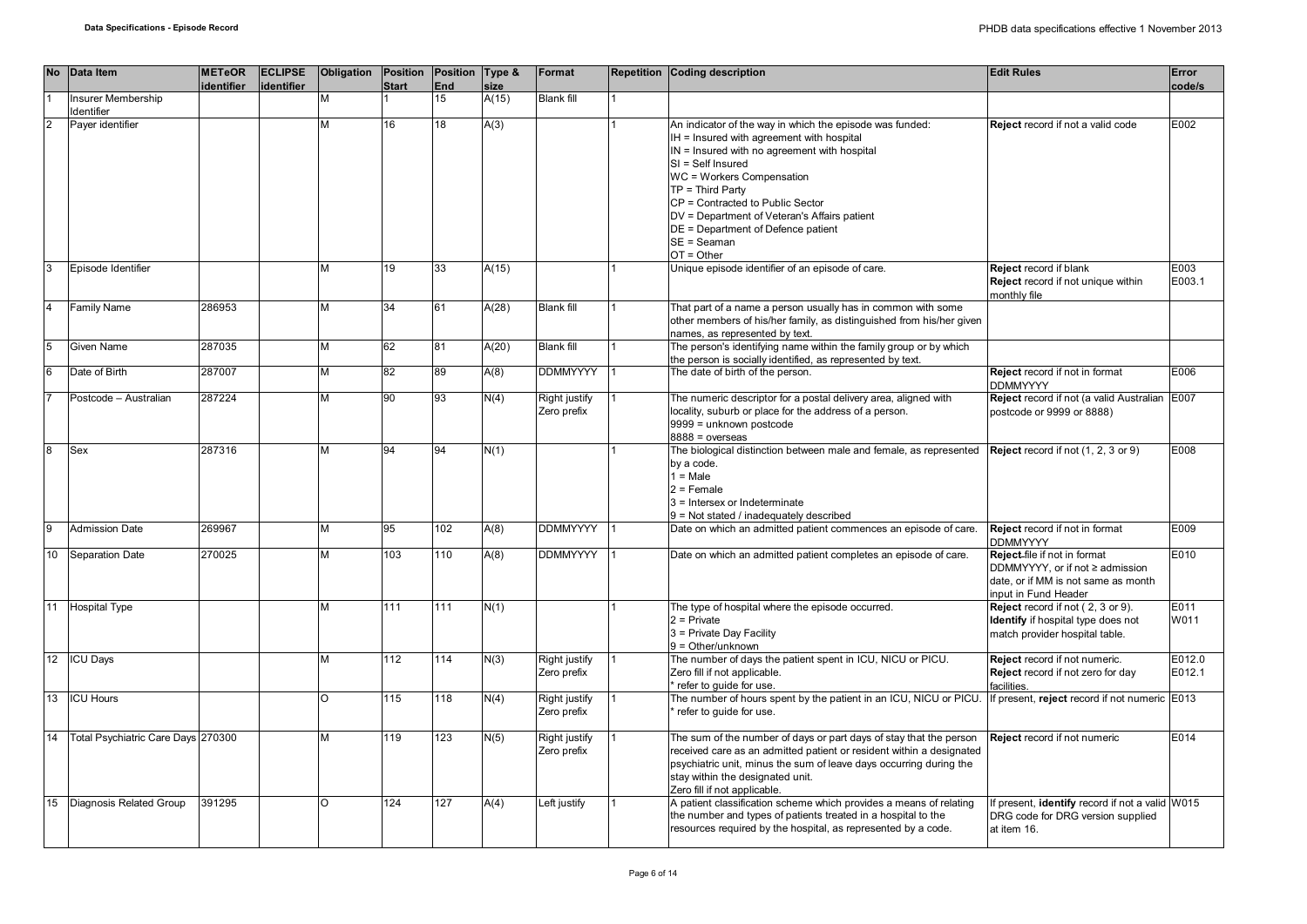|    | No Data Item                                             | <b>METeOR</b><br>identifier | <b>ECLIPSE</b><br>identifier | Obligation | Position<br><b>Start</b> | Position Type &<br>End | size | Format                                                                | Repetition Coding description                                                                                                                                                                                                                                                                                                                                                                                                                                                                                                                                                                                                                                                                                                                                                                                                                                                                                                        | <b>Edit Rules</b>                                                                                                                                                                          | Error<br>code/s |
|----|----------------------------------------------------------|-----------------------------|------------------------------|------------|--------------------------|------------------------|------|-----------------------------------------------------------------------|--------------------------------------------------------------------------------------------------------------------------------------------------------------------------------------------------------------------------------------------------------------------------------------------------------------------------------------------------------------------------------------------------------------------------------------------------------------------------------------------------------------------------------------------------------------------------------------------------------------------------------------------------------------------------------------------------------------------------------------------------------------------------------------------------------------------------------------------------------------------------------------------------------------------------------------|--------------------------------------------------------------------------------------------------------------------------------------------------------------------------------------------|-----------------|
| 16 | <b>DRG</b> Version                                       |                             |                              |            | 128                      | 129                    | A(2) | Left justify                                                          | The version of the DRG classification:                                                                                                                                                                                                                                                                                                                                                                                                                                                                                                                                                                                                                                                                                                                                                                                                                                                                                               | f present, identify record if not a valid W016.0                                                                                                                                           |                 |
|    |                                                          |                             |                              |            |                          |                        |      |                                                                       | $41$ = version 4.1<br>$42$ = version 4.2<br>$50$ = version $5.0$<br>$51$ = version $5.1$<br>$52$ = version $5.2$<br>$60$ = version $6.0$<br>$6x =$ version $6.x$<br>$70$ = version $7.0$<br>$na = version n.a$                                                                                                                                                                                                                                                                                                                                                                                                                                                                                                                                                                                                                                                                                                                       | version.<br>Identify record if blank and DRG code W016.1<br>provided at item 15.                                                                                                           |                 |
|    |                                                          |                             |                              |            |                          |                        |      |                                                                       | Must be supplied if DRG code provided at item 15.                                                                                                                                                                                                                                                                                                                                                                                                                                                                                                                                                                                                                                                                                                                                                                                                                                                                                    |                                                                                                                                                                                            |                 |
| 17 | <b>Admission Time</b>                                    | 269972                      |                              | м          | 130                      | 133                    | N(4) | hhmm (24<br>hour clock)                                               | Time at which an admitted patient commences an episode of care.<br>Zero Blank fill if not applicable.<br>Mandatory - Same-day patients only.                                                                                                                                                                                                                                                                                                                                                                                                                                                                                                                                                                                                                                                                                                                                                                                         | Reject record if blank and same-day<br>status is 1.<br>If present, Reject record if not a valid<br>time value in format HHMM (HH is in<br>the range 00-23 and MM is in the<br>range 00-59) | E017<br>E017.1  |
| 18 | <b>Urgency of Admission</b>                              | 269986                      |                              |            | 134                      | 134                    | N(1) |                                                                       | Whether the admission has an urgency status assigned and, if so,<br>whether admission occurred on an emergency basis, as represented<br>by a code.<br>1 = Urgency status assigned - Emergency<br>2 = Urgency status assigned - Elective<br>3 = Urgency status not assigned<br>$9 = Not known / not reported$                                                                                                                                                                                                                                                                                                                                                                                                                                                                                                                                                                                                                         | Reject record if not (1, 2, 3 or 9)                                                                                                                                                        | E018            |
| 19 | Provider Number of<br>Hospital from which<br>transferred |                             |                              | м          | 135                      | 142                    | A(8) | <b>NNNNNNNA</b><br>(uppercase)                                        | The Commonwealth-issued hospital provider number for the hospital Reject record if Source of Referral<br>from which a patient has been transferred (Provider number required (item 21) is 1 and not (a valid 8<br>only when PHDB item number 21 is reported as: 1- Admitted patient character Commonwealth provider<br>transferred from another hospital)<br>Blank fill if no hospital transfer.                                                                                                                                                                                                                                                                                                                                                                                                                                                                                                                                     | number or OVERSEAS).<br>Reject record if Source of Referral<br>(item 21) is not 1 and item 19 is not<br>blank.                                                                             | E019<br>E019.1  |
| 20 | Care Type                                                | 270174                      |                              | м          | 143                      | 145                    | N(3) | Left justify two 1<br>digit codes<br>and follow with<br>a blank space | The overall nature of a clinical service provided to an admitted<br>patient during an episode of care (admitted care), or the type of<br>service provided by the hospital for boarders or posthumous organ<br>procurement (other care), as represented by a code.<br>10 = Acute Care<br>20 = Rehabilitation Care<br>21 = Rehabilitation Care delivered in a designated unit<br>22 = Rehabilitation Care according to a designated program<br>23 = Rehabilitation Care is the principal clinical intent<br>30 = Palliative Care<br>31 = Palliative Care delivered in a designated unit<br>32 = Palliative Care according to a designated program<br>33 = Palliative Care is the principal clinical intent<br>40 = Geriatric evaluation and management<br>50 = Psychogeriatric Care<br>60 = Maintenance Care<br>70 = Newborn Care<br>80 = Other admitted patient care<br>90 = Organ procurement - posthumous<br>100 = Hospital boarder | Reject record if not (10, 20, 21, 22,<br>23, 30, 31, 32, 33, 40, 50, 60, 70, 80,<br>90 or 100)                                                                                             | E020            |
| 21 | Source of Referral                                       |                             |                              | м          | 146                      | 146                    | N(1) |                                                                       | The facility from which the patient was referred.<br>$0 =$ Born in hospital<br>1 = Admitted patient transferred from another hospital<br>2 = Statistical admission - care type change<br>4 = From Accident/Emergency<br>5 = From Community Health service<br>6 = From Outpatients department<br>7 = From Nursing Home<br>8 = By outside Medical Practitioner<br>$9 = Other$                                                                                                                                                                                                                                                                                                                                                                                                                                                                                                                                                          | <b>Reject</b> record if not (0, 1, 2, 4, 5, 6, 7, E021<br>8 or 9)                                                                                                                          |                 |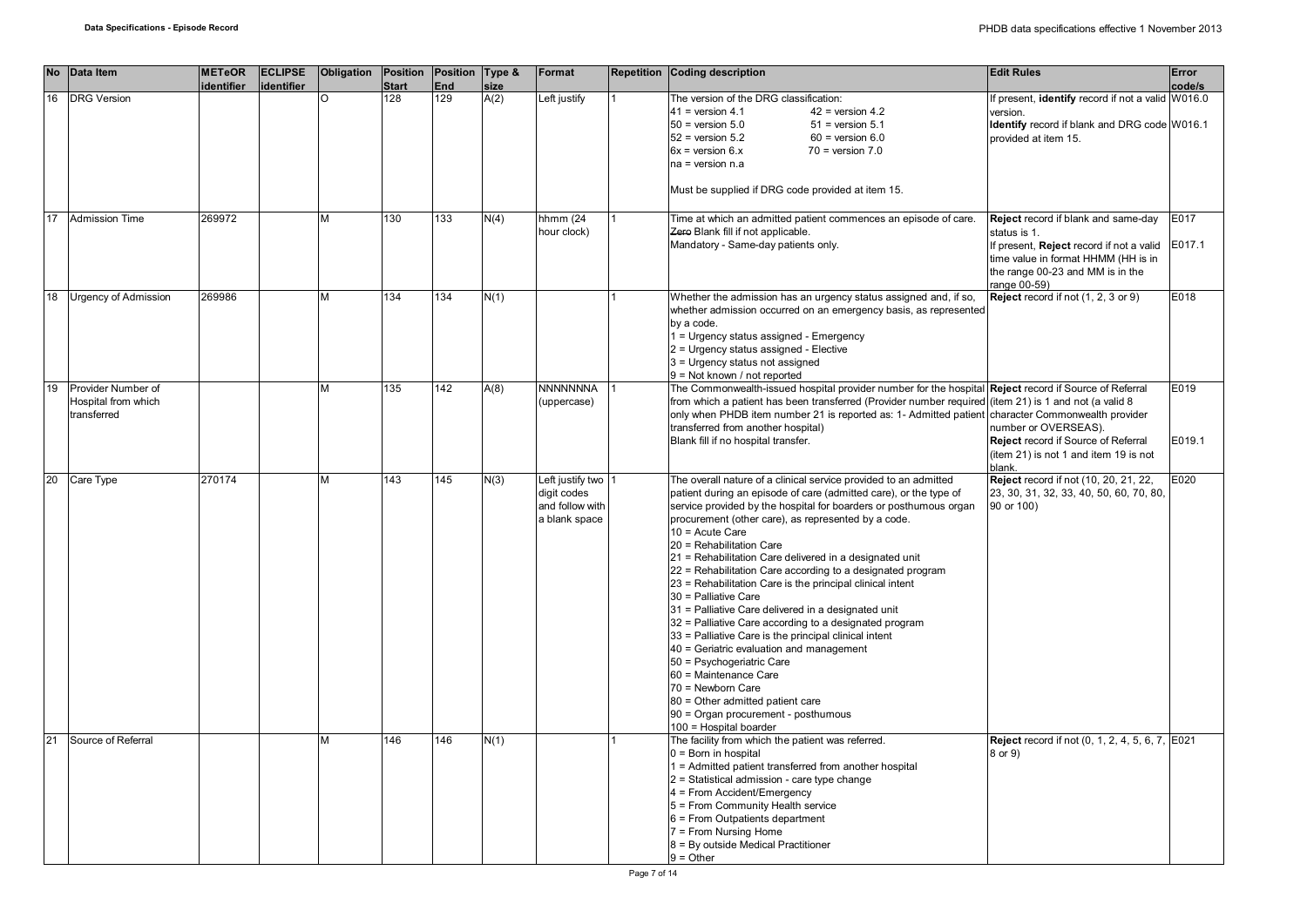|    | No Data Item                                     | <b>METeOR</b> | <b>ECLIPSE</b> | <b>Obligation Position</b> |              | Position   Type & |      | Format                       | Repetition Coding description                                                                                                                                                                                                                                                                                                                                                                                                                                                                                    | <b>Edit Rules</b>                                                                                                                                                                                                   | Error                    |
|----|--------------------------------------------------|---------------|----------------|----------------------------|--------------|-------------------|------|------------------------------|------------------------------------------------------------------------------------------------------------------------------------------------------------------------------------------------------------------------------------------------------------------------------------------------------------------------------------------------------------------------------------------------------------------------------------------------------------------------------------------------------------------|---------------------------------------------------------------------------------------------------------------------------------------------------------------------------------------------------------------------|--------------------------|
|    |                                                  | identifier    | identifier     |                            | <b>Start</b> | <b>End</b>        | size |                              |                                                                                                                                                                                                                                                                                                                                                                                                                                                                                                                  |                                                                                                                                                                                                                     | code/s                   |
| 22 | Discharge Intention on<br>Admission              |               |                | $\Omega$                   | 147          | 147               | N(1) |                              | The intended mode of separation at time of admission:<br>$1 =$ Discharge to an(other) acute hospital<br>$2$ = Discharge to a nursing home<br>3 = Discharge to a psychiatric hospital<br>4 = Discharge to palliative care unit/hospice                                                                                                                                                                                                                                                                            | f present, reject record if not (1, 2, 3,<br>4, 5, 8 or 9)                                                                                                                                                          | E022                     |
|    |                                                  |               |                |                            |              |                   |      |                              | 5 = Discharge to other health care accommodation<br>8 = To pass away<br>9 = Discharge to usual residence                                                                                                                                                                                                                                                                                                                                                                                                         |                                                                                                                                                                                                                     |                          |
| 23 | Inter-hospital contracted<br>patient             | 270409        |                | M                          | 148          | 148               | N(1) |                              | An episode of care for an admitted patient whose treatment and/or<br>care is provided under an arrangement between a hospital<br>purchaser of hospital care (contracting hospital) and a provider of an<br>admitted service (contracted hospital), and for which the activity is<br>recorded by both hospitals, as represented by a code.<br>1 = Inter-Hospital contracted patient from public sector<br>2 = Inter-Hospital contracted patient from private sector<br>$3$ = Not contracted<br>$9 = Not Repotted$ | Reject record if not (1, 2, 3 or 9)                                                                                                                                                                                 | E023                     |
| 24 | Mental Health Legal Status 270351                |               |                | М                          | 149          | 149               | N(1) |                              | Whether a person is treated on an involuntary basis under the<br>relevant state or territory mental health legislation, at any time during<br>an episode of admitted patient care, an episode of residential care or<br>treatment of a patient/client by a community based service during a<br>reporting period, as represented by a code.<br>$1 =$ Involuntary patient<br>$2 =$ Voluntary patient<br>3 = Not permitted to be reported under the laws of a State or<br>Territory<br>$8 = Not applicable$         | Reject record if not (1, 2, 3 or 8)                                                                                                                                                                                 | E024                     |
| 25 | <b>Palliative Care Status</b>                    |               |                | м                          | 150          | 150               | N(1) |                              | An indicator of whether the episode involved palliative care.<br>1 = Patient required palliative care during episode<br>$2$ = No palliative care required during episode<br>This item is required because some States do not statistically<br>discharge to palliative care<br>Zero fill if not applicable.<br>*refer to guide for use                                                                                                                                                                            | Reject record if not (0, 1 or 2).                                                                                                                                                                                   | E025                     |
| 26 | Re-admission within 28<br>Days                   |               |                | M                          | 151          | 151               | N(1) |                              | An indicator of the re-admission of a patient to hospital within 28<br>days of previous discharge for treatment of a similar or related<br>condition.<br>1 = Unplanned re-admission and patient previously treated at this<br>hospital<br>2 = Unplanned re-admission and patient previously treated at<br>another hospital<br>3 = Planned re-admission from this or another hospital<br>$8 = Not applicable/not known$<br>Note: do not include transfers from another hospital as re-<br>admissions              | Reject record if not (1, 2, 3 or 8)                                                                                                                                                                                 | E026                     |
| 27 | <b>Unplanned Theatre Visit</b><br>during Episode |               |                | M                          | 152          | 152               | N(1) |                              | An indicator of whether the patient required a theatre visit which was Reject record if not (1 or 2)<br>not anticipated or planned at the time of admission:<br>1 = Unplanned theatre visit<br>$2$ = No unplanned theatre visit                                                                                                                                                                                                                                                                                  |                                                                                                                                                                                                                     | E027                     |
| 28 | Infant weight, neonate,<br>stillborn             | 269938        |                | M                          | 153          | 156               | N(4) | Right justify<br>Zero prefix | The first weight, in grams, of the live-born or stillborn baby obtained<br>after birth, or the weight of the neonate or infant on the date<br>admitted if this is different from the date of birth.<br>Weight on the date the infant is admitted should be recorded if the<br>weight is less than or equal to 9000g and age is less than 365 days.<br>An entry of 0000 means the patient's age $\ge$ = 365 days or weight<br>was > 9000 grams.<br>* refer to guide for use.                                      | Reject record if not numeric.<br>Identify record if weight >9000g and<br>$LOS \le 365.$<br>Identify record if weight > 0 and age-<br>-OS >365 days<br>where, LOS = Admision Date (item 9)<br>Date of Birth (item 6) | E028<br>W028.0<br>W028.1 |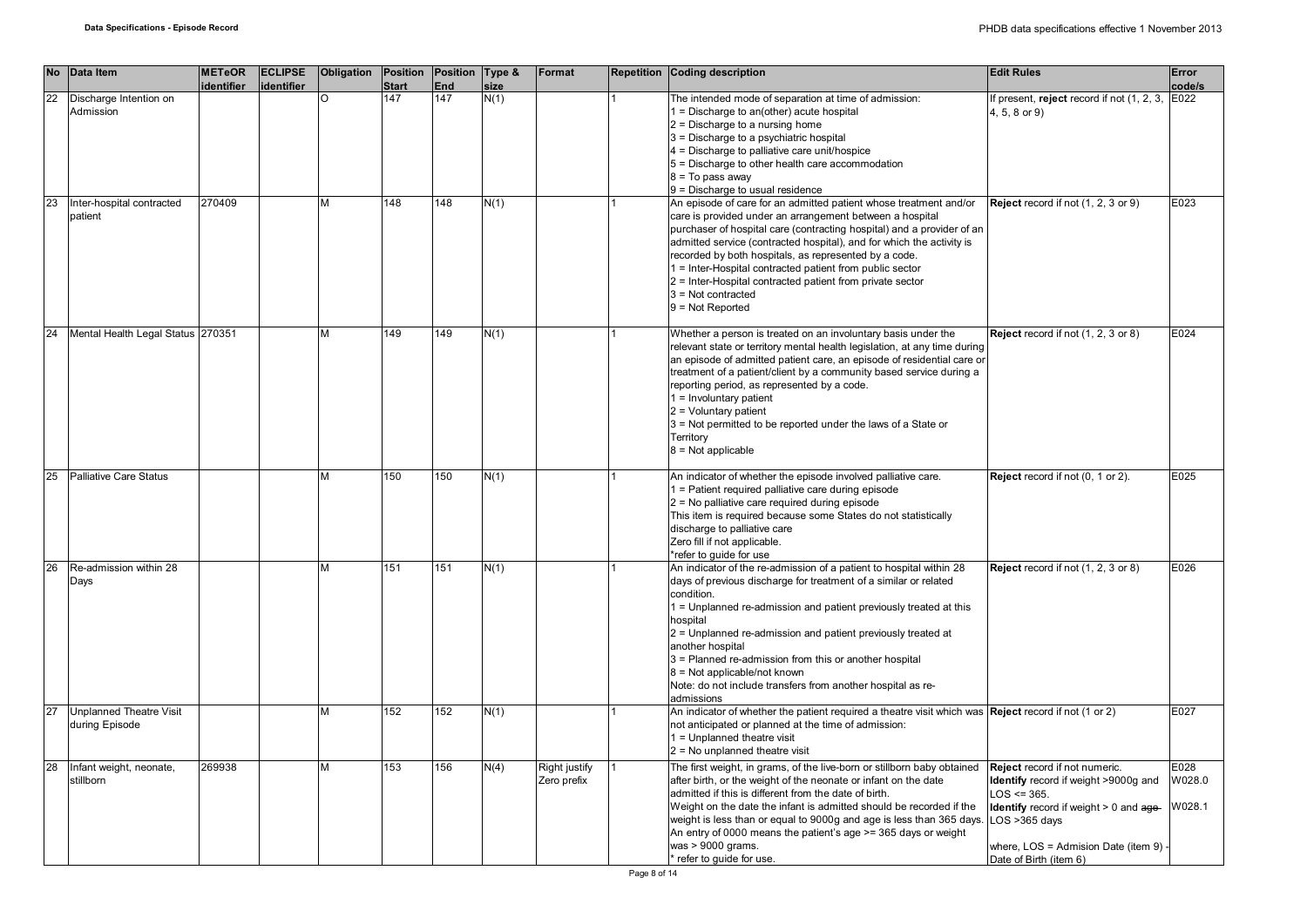| No | Data Item                                              | <b>METeOR</b><br>identifier | <b>ECLIPSE</b><br>identifier | Obligation | Position<br><b>Start</b> | Position Type &<br><b>End</b> | size | Format                                                                                                  | <b>Repetition Coding description</b>                                                                                                                                                                                                                                                                                                                                                                                                                                                                                                                                                                                                                                                                                                                                                                               | <b>Edit Rules</b>                                                                                                                                                                                                                                                       | Error<br>code/s |
|----|--------------------------------------------------------|-----------------------------|------------------------------|------------|--------------------------|-------------------------------|------|---------------------------------------------------------------------------------------------------------|--------------------------------------------------------------------------------------------------------------------------------------------------------------------------------------------------------------------------------------------------------------------------------------------------------------------------------------------------------------------------------------------------------------------------------------------------------------------------------------------------------------------------------------------------------------------------------------------------------------------------------------------------------------------------------------------------------------------------------------------------------------------------------------------------------------------|-------------------------------------------------------------------------------------------------------------------------------------------------------------------------------------------------------------------------------------------------------------------------|-----------------|
| 29 | Hours of Mechanical<br>Ventilation                     |                             |                              | М          | 157                      | 160                           | N(4) | Right justify<br>Zero prefix                                                                            | The total number of hours (rounded) for which the patient received<br>mechanical ventilation in ICU. NICU, PICU or combined ICU/CCU<br>during the episode.<br>Zero fill if not applicable.                                                                                                                                                                                                                                                                                                                                                                                                                                                                                                                                                                                                                         | <b>Reject</b> record if not numeric                                                                                                                                                                                                                                     | E029            |
| 30 | Mode of Separation                                     | 270094                      |                              | М          | 161                      | 162                           | N(2) | Left justify and 1<br>follow with<br>space<br>(may also<br>submit in old<br>format with<br>zero prefix) | Status at separation of person (discharge/transfer/death) and place<br>to which person is released, as represented by a code.<br>1 = discharge/transfer to an(other) acute hospital<br>2 = discharge/transfer to a residential aged care service, unless this<br>is the usual place of residence<br>3 = discharge/transfer to an(other) psychiatric hospital<br>4 = discharge/transfer to other health care accommodation (includes<br>mothercraft hospitals)<br>$5$ = statistical discharge— type change<br>$6$ = left against medical advice/discharge at own risk<br>7 = statistical discharge from leave<br>$8 =$ died<br>$9$ = other (includes discharge to usual residence, own<br>accommodation or welfare institution (includes prisons, hostels and<br>group homes providing primarily welfare services)) | <b>Reject</b> record if not (01, 02, 03, 04,<br>05, 06, 07, 08, 09 or 1, 2, 3, 4, 5, 6,<br>7, 8 or 9).                                                                                                                                                                  | E030            |
| 31 | Separation Time                                        | 270026                      |                              | M          | 163                      | 166                           | N(4) | hhmm $(24)$<br>hour clock)                                                                              | Time at which an admitted patient completes an episode of care.<br>Blank fill if not applicable.<br>Mandatory - Same-day patients only.                                                                                                                                                                                                                                                                                                                                                                                                                                                                                                                                                                                                                                                                            | Reject record if blank and same-day<br>status is 1.<br><b>Reject</b> record if not a valid time value<br>in format HHMM (HH is in the range<br>00-23 and MM is in the range 00-59)                                                                                      | E031<br>E031.2  |
| 32 | <b>Total Leave Days</b>                                | 270251                      |                              | М          | 167                      | 170                           | N(4) | Right justify<br>Zero prefix                                                                            | Sum of the length of leave (date returned from leave minus date<br>went on leave) for all periods within the hospital stay.<br>Zero fill if not applicable.                                                                                                                                                                                                                                                                                                                                                                                                                                                                                                                                                                                                                                                        | Reject record if not numeric                                                                                                                                                                                                                                            | E032            |
| 33 | Provider Number of<br>Hospital to which<br>transferred |                             |                              | М          | 171                      | 178                           | A(8) | <b>NNNNNNNA</b><br>(uppercase)                                                                          | The Commonwealth-issued hospital provider number for the hospital<br>to which a patient has been transferred (Provider number required<br>only when PHDB item number 30 is reported as:<br>1 = Discharge/transfer to an(other) acute hospital, or<br>3 = Discharge/transfer to a(nother) psychiatric hospital or<br>4 = Discharge/transfer to another health care accommodation<br>(includes mothercraft hospitals)).<br>Blank fill if no hospital transfer.                                                                                                                                                                                                                                                                                                                                                       | <b>Reject</b> record if Mode of Separation<br>(item 30) is 1, 3 or 4 and item 33 is<br>not (a valid 8 character<br>Commonwealth provider number or<br>OVERSEAS).<br>Reject record if Mode of Separation<br>(item 30) is 2, 5, 6, 7, 8 or 9 and item<br>33 is not blank. | E033<br>E033.1  |
| 34 | Non-Certified Days of Stay                             |                             |                              | М          | 179                      | 182                           | N(4) | Right justify<br>Zero prefix                                                                            | The number of days spent in the hospital, without certification, that<br>exceeded 35 days.<br>Zero fill if not applicable.                                                                                                                                                                                                                                                                                                                                                                                                                                                                                                                                                                                                                                                                                         | Reject record if not numeric.                                                                                                                                                                                                                                           | E034            |
| 35 | Number of days of hospital- 270305<br>in-the-home care |                             |                              | M          | 183                      | 186                           | N(4) | Right justify<br>Zero prefix                                                                            | The number of hospital-in-the-home days occurring within an<br>episode of care for an admitted patient.<br>Calculate with reference to the date of admission, date of separation, Identify if item not = (HITH Completed W035<br>leave days and any date(s) of change between hospital and hospital-date – HITH Commencement Date)<br>in-the-home accommodation.<br>Zero fill if not applicable.<br>refer to definitions.                                                                                                                                                                                                                                                                                                                                                                                          | If present, Reject record if not<br>numeric.                                                                                                                                                                                                                            | E035            |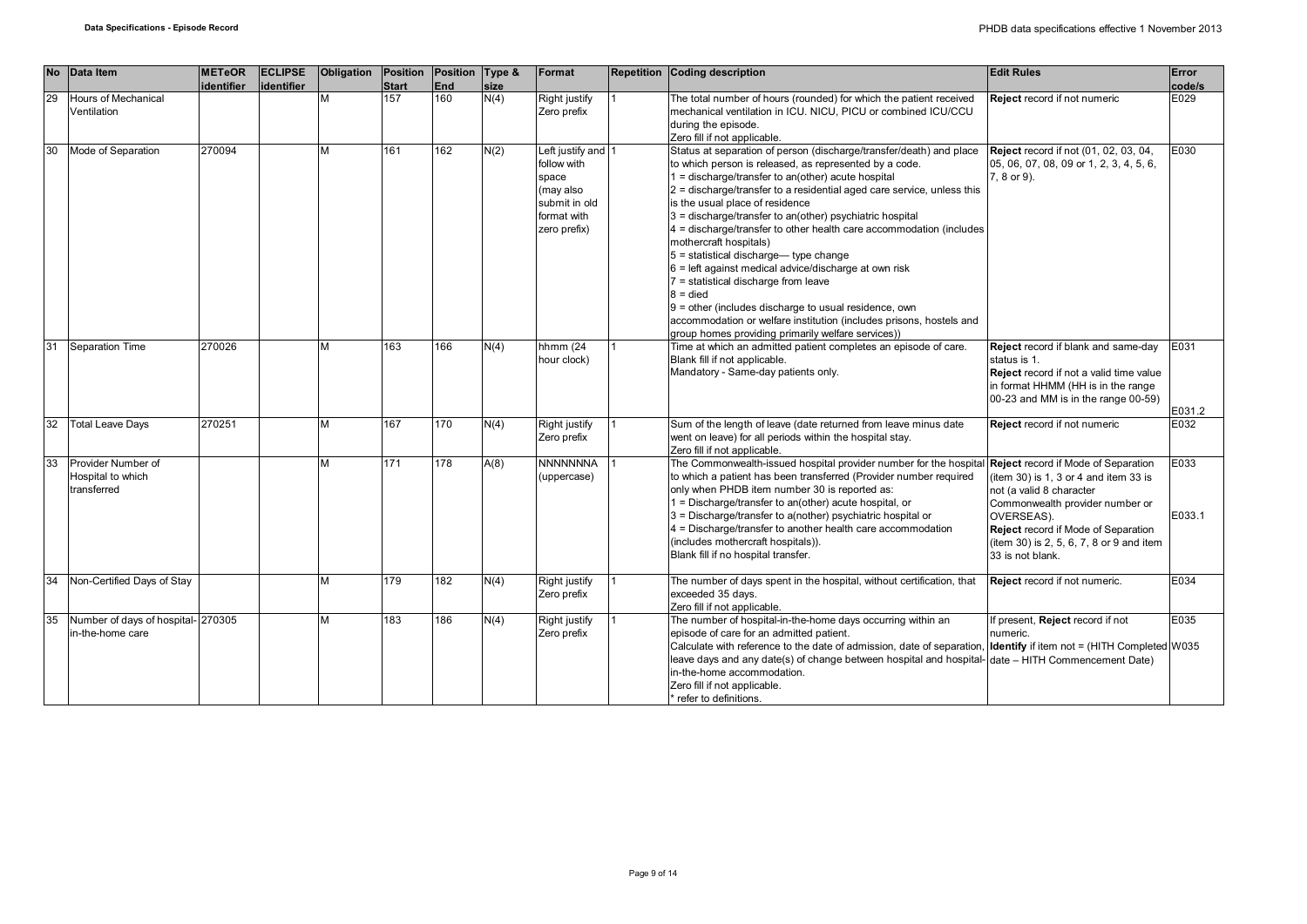| <b>No</b> | Data Item                   | <b>METeOR</b><br>identifier | <b>ECLIPSE</b><br>identifier | <b>Obligation</b> | Position<br><b>Start</b> | Position   Type &<br><b>End</b> | size | Format                                                                          |    | <b>Repetition Coding description</b>                                                                                                                                                                                                                                                                                                                                                                                                                                                                                                                                                                                                                                                                                                                                                                                                                                                                                                                                                                                                                                                                                                                                                                                                                                                                                                                                                                 | <b>Edit Rules</b>                                                                                                                                                                                                                                                                                                                                                       | Error<br>code/s  |
|-----------|-----------------------------|-----------------------------|------------------------------|-------------------|--------------------------|---------------------------------|------|---------------------------------------------------------------------------------|----|------------------------------------------------------------------------------------------------------------------------------------------------------------------------------------------------------------------------------------------------------------------------------------------------------------------------------------------------------------------------------------------------------------------------------------------------------------------------------------------------------------------------------------------------------------------------------------------------------------------------------------------------------------------------------------------------------------------------------------------------------------------------------------------------------------------------------------------------------------------------------------------------------------------------------------------------------------------------------------------------------------------------------------------------------------------------------------------------------------------------------------------------------------------------------------------------------------------------------------------------------------------------------------------------------------------------------------------------------------------------------------------------------|-------------------------------------------------------------------------------------------------------------------------------------------------------------------------------------------------------------------------------------------------------------------------------------------------------------------------------------------------------------------------|------------------|
| 36        | Principal Diagnosis         | 391326                      |                              | М                 | 187                      | 192                             | A(6) | <b>NANNNN</b><br>Left justify<br>Strip hyphen,<br>dots &<br>morphology<br>codes |    | Each entry should consist of:<br>one (1) digit that represents the Condition Onset Flag code<br>five (5) alphanumeric characters that represent the principal<br>diagnosis code<br>Condition Onset Flag - A qualifier for each coded diagnosis to<br>indicate the onset of the condition relative to the beginning of the<br>episode of care, as represented by a code.<br>1 = condition with onset during the episode of admitted patient care<br>$2$ = condition not noted as arising during the episode of admitted<br>patient care<br>$9 = not reported$<br>Note:<br>All patients should report a condition onset flag code of 2 for the<br>principal diagnosis, with the exception of newborns. Newborns in<br>their admitted birth episode within the hospital may report a<br>condition onset flag code of 1 or 2 for the principal diagnosis.<br>Newborn episodes can be identified by ICD-10-AM Code Z38.x in<br>the principal or additional diagnosis code field.<br>Principal Diagnosis - The diagnosis established after study to be<br>chiefly responsible for occasioning an episode of admitted patient<br>care, an episode of residential care or an attendance at the health<br>care establishment, as represented by a code.<br>The principal diagnosis should be reported in the most current<br>version of ICD-10-AM and selected according to the National Coding<br>Standards. | Reject record if not a valid ICD-10-AM E036<br>principal diagnosis code<br><b>Identify</b> record if Care Type = $(20, 21,  W036.1)$<br>22 or 23) and not Z50N or Z50NN<br>(where $N = 0$ to 9)<br><b>Identify</b> record if Care Type = 60 and<br>not Z742 or Z75N or Z75NN. (where N<br>$= 0$ to 9)<br>Identify record if condition onset flag<br>$= 1$ and not Z38.? | W036.2<br>W036.3 |
| 37        | <b>Additional Diagnosis</b> | 391322                      |                              | М                 | 193                      | 486                             | A(6) | <b>NANNNN</b><br>Left justify<br>Strip hyphen,<br>dots &<br>morphology<br>codes | 49 | Each entry should consist of:<br>one (1) digit that represents the Condition Onset Flag code<br>- five (5) alphanumeric characters that represent the additional<br>diagnosis code<br>Condition Onset Flag - A qualifier for each coded diagnosis to<br>indicate the onset of the condition relative to the beginning of the<br>episode of care, as represented by a code.<br>1 = condition with onset during the episode of admitted patient care<br>$2$ = condition not noted as arising during the episode of admitted<br>patient care<br>$9 = not reported$<br>Additional diagnosis - A condition or complaint either coexisting with<br>the principal diagnosis or arising during the episode of admitted<br>patient care, episode of residential care or attendance at a health<br>care establishment, as represented by a code.<br>Blank means no additional diagnosis codes (or not 49 repetitions).                                                                                                                                                                                                                                                                                                                                                                                                                                                                                         | Reject record if not (a valid ICD-10-<br>AM code or blank)<br>Identify record if same as 'Principal<br>Diagnosis Code'                                                                                                                                                                                                                                                  | E037<br>W037     |
| 38        | Procedure                   | 391349                      |                              | M                 | 487                      | 836                             | A(7) | <b>NNNNNNN</b><br>Left justify<br>Strip hyphen                                  | 50 | A clinical intervention represented by a code that:<br>· is surgical in nature, and/or<br>· carries a procedural risk, and/or<br>carries an anaesthetic risk, and/or<br>· requires specialised training, and/or<br>· requires special facilities or equipment only available in an acute<br>care setting.<br>Blank means no ICD-10-AM procedure codes (or not 50 repetitions).                                                                                                                                                                                                                                                                                                                                                                                                                                                                                                                                                                                                                                                                                                                                                                                                                                                                                                                                                                                                                       | Reject record if not (a valid ICD-10-<br>AM code or blank)                                                                                                                                                                                                                                                                                                              | E038             |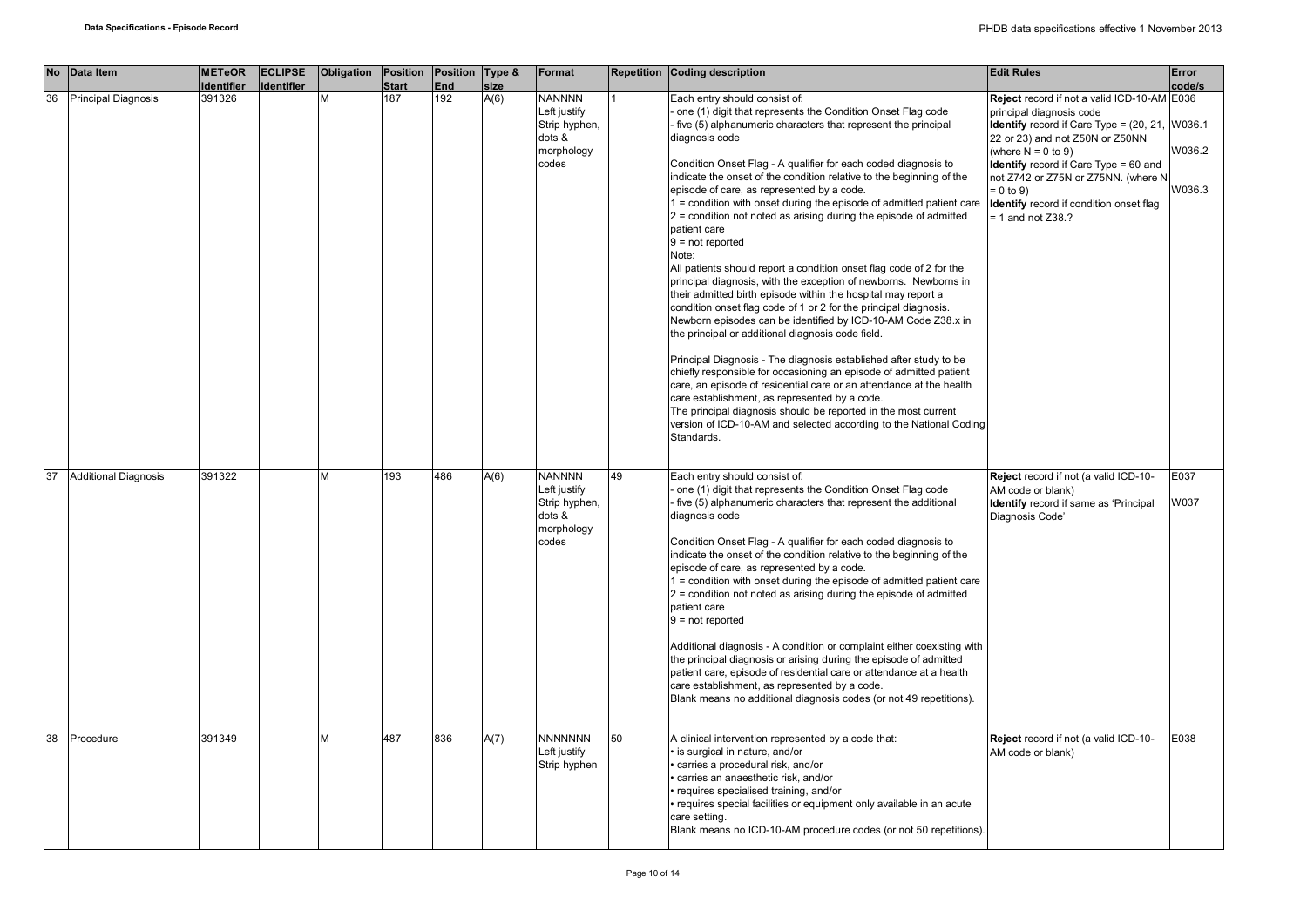| <b>No</b> | Data Item                            | <b>METeOR</b><br>identifier | <b>ECLIPSE</b><br>identifier | Obligation | Position<br><b>Start</b> | Position Type &<br>End | size  | Format                                                                             |   | Repetition Coding description                                                                                                                                                                                                                                                                                                                                                                                                                       | <b>Edit Rules</b>                                                                                                                                | Error<br>code/s            |
|-----------|--------------------------------------|-----------------------------|------------------------------|------------|--------------------------|------------------------|-------|------------------------------------------------------------------------------------|---|-----------------------------------------------------------------------------------------------------------------------------------------------------------------------------------------------------------------------------------------------------------------------------------------------------------------------------------------------------------------------------------------------------------------------------------------------------|--------------------------------------------------------------------------------------------------------------------------------------------------|----------------------------|
| 39        | Same-day Status                      |                             |                              |            | 837                      | $\overline{837}$       | N(1)  |                                                                                    |   | An indicator of whether the patient was admitted to the facility for an Reject record if not (0, 1 or 2)<br>overnight stay.<br>$0 =$ patient with a valid arrangement allowing overnight stay for<br>procedure normally performed on a same-day basis.<br>$1 = same-day patient$<br>2 = overnight patient (other than type 0 above)                                                                                                                 |                                                                                                                                                  | E039                       |
| 40        | Principal MBS Item<br>Number         |                             |                              | М          | 838                      | 851                    | A(14) | Left justify                                                                       |   | A valid Medical Benefits Schedule item according to the relevant<br>MBS Schedule valid for the MBS date (Item 41).<br>Blank means there was no applicable MBS item.                                                                                                                                                                                                                                                                                 | If present, reject record if not a valid<br>MBS item from the relevant MBS<br>Schedule valid for the service date<br>$($ ltem 41)                | E040                       |
| 41        | Principal MBS Date                   |                             |                              | М          | 852                      | 859                    | A(8)  | <b>DDMMYYYY</b>                                                                    |   | The date on which;<br>i) the principal MBS (item 40) was carried out<br>$\alpha$ r<br>ii) (if item 40 is blank), the first Miscellaneous Service Code (item 53) admission date or after discharge date<br>was carried out.                                                                                                                                                                                                                          | If present, reject record if not in<br>format DDMMYYYY.<br>Reject record if date is before<br>Reject record if blank and item 40 is<br>populated | E041.0<br>E041.1<br>E041.2 |
|           |                                      |                             |                              |            |                          |                        |       |                                                                                    |   | Mandatory where item 40 populated.<br>refer to guide for use                                                                                                                                                                                                                                                                                                                                                                                        |                                                                                                                                                  |                            |
| 42        | Minutes of operating<br>theatre time | 270350                      |                              | М          | 860                      | 863                    | N(4)  |                                                                                    |   | Total time, in minutes, spent by a patient in operating theatres<br>during current episode of hospitalisation.<br>Must be filled with 0000 if no time spent in operating theatre.<br>Should be populated if surgical ADA code provided in Miscellaneous 53 is populated<br>Service Code field (item 53).<br>Blank means there was no applicable MBS Item or ADA code.<br>Mandatory where item 40 or item 53 is populated.<br>refer to quide for use | If present, reject record if not<br>numeric.<br>Identify if blank and item 40 or item                                                            | E042<br>W042               |
| 43        | Secondary MBS Item<br>numbers        |                             |                              | М          | 864                      | 989                    | A(14) | Left justify                                                                       | 9 | Additional MBS item numbers are all MBS items performed in<br>theatre/procedure room/angiography suite, which are not the<br>principal MBS code.<br>Blank means that there was no additional item or code (or not 9<br>repetitions).<br>*refer to quide for use                                                                                                                                                                                     | Reject record if not (a valid MBS item E043<br>number from the relevant MBS<br>Schedule(s) current during the<br>episode or blank)               |                            |
| 44        | Accommodation Charge                 |                             |                              | М          | 990                      | 998                    | N(9)  | Right justify<br>Zero prefix<br>\$\$\$\$\$\$\$cc<br>(omit decimal<br>point)        |   | The gross amount charged for accommodation (include ex-gratia<br>and patient portion accommodation charges).<br>Zero fill if no amount charged.<br>*refer to quide for use                                                                                                                                                                                                                                                                          | Reject record if not numeric                                                                                                                     | E044                       |
| 45        | Theatre Charge                       |                             |                              | М          | 999                      | 1007                   | N(9)  | Right justify<br>Zero prefix<br><b>\$\$\$\$\$\$\$cc</b><br>(omit decimal<br>point) |   | The gross amount charged for a theatre/procedure room/<br>angiography suite (include ex-gratia and patient portion theatre<br>charges).<br>Zero fill if no amount charged.<br>*refer to quide for use                                                                                                                                                                                                                                               | Reject record if not numeric                                                                                                                     | E045                       |
| 46        | Labour Ward Charge                   |                             |                              | М          | 1008                     | 1016                   | N(9)  | Right justify<br>Zero prefix<br><b>\$\$\$\$\$\$\$cc</b><br>(omit decimal<br>point) |   | The gross amount charged for labour ward (include ex-gratia and<br>patient portion labour ward charges).<br>Zero fill if no amount charged.                                                                                                                                                                                                                                                                                                         | Reject record if not numeric                                                                                                                     | E046                       |
| 47        | Intensive Care Unit Charge           |                             |                              | М          | 1017                     | 1025                   | N(9)  | Right justify<br>Zero prefix<br>\$\$\$\$\$\$\$cc<br>(omit decimal<br>point)        |   | The gross amount charged for ICU (include ex-gratia and patient<br>portion ICU charges).<br>Zero fill if no amount charged.<br>refer to quide for use                                                                                                                                                                                                                                                                                               | Reject record if not numeric                                                                                                                     | E047                       |
| 48        | Prosthesis Charge                    |                             |                              | м          | 1026                     | 1034                   | N(9)  | Right justify<br>Zero prefix<br>\$\$\$\$\$\$\$cc<br>(omit decimal<br>point)        |   | The gross maximum amount charged for prosthesis (include ex-<br>gratia prosthesis charges, handling fee and patient portion),<br>Zero fill if no amount charged.                                                                                                                                                                                                                                                                                    | <b>Reject</b> record if not numeric                                                                                                              | E048                       |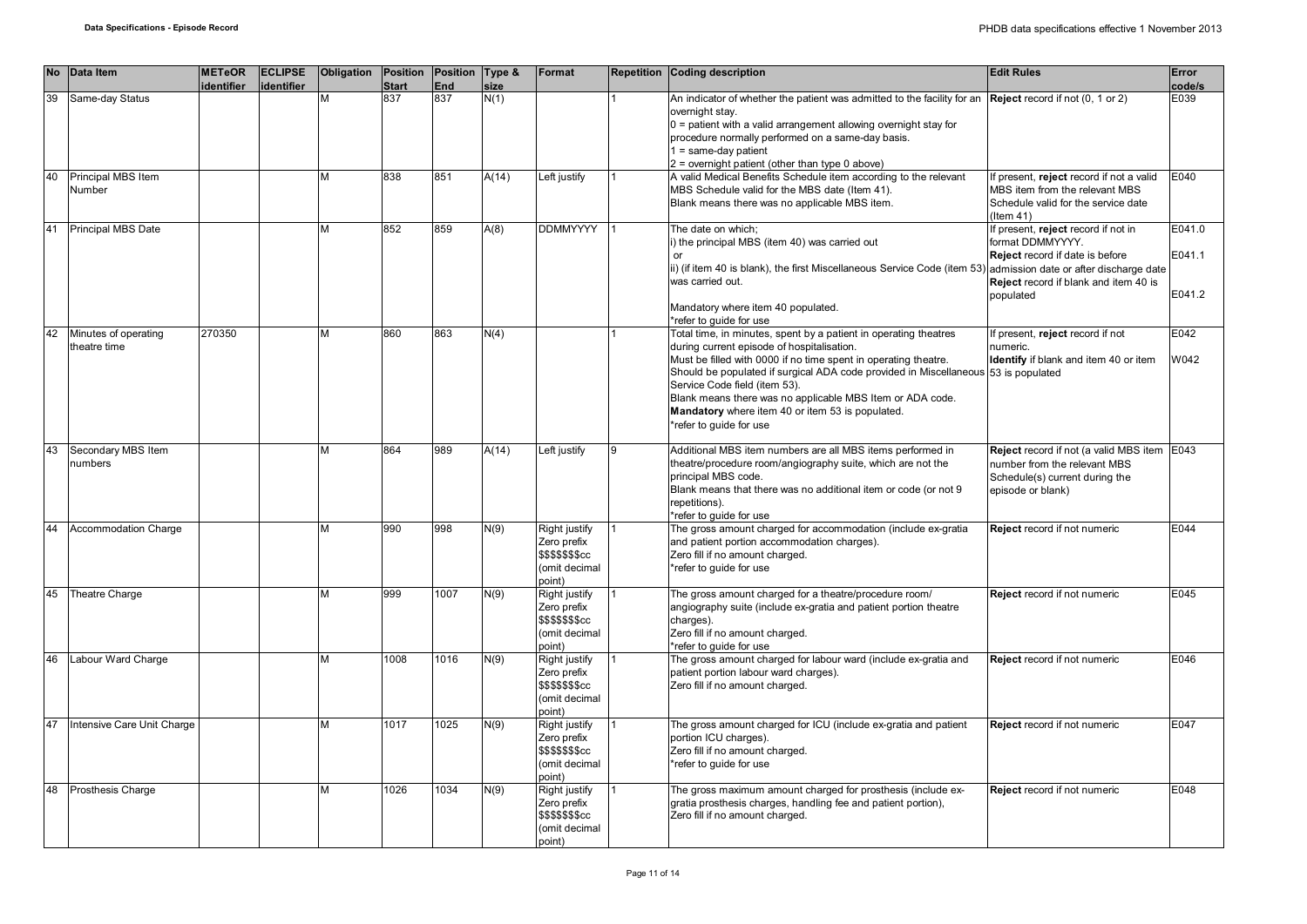| <b>No</b> | Data Item                                | <b>METeOR</b><br>identifier | <b>ECLIPSE</b><br>identifier | Obligation | Position<br><b>Start</b> | Position Type &<br>End | size  | Format                                                                      |    | Repetition Coding description                                                                                                                                                                                                                                                      | <b>Edit Rules</b>                                                                             | Error<br>code/s  |
|-----------|------------------------------------------|-----------------------------|------------------------------|------------|--------------------------|------------------------|-------|-----------------------------------------------------------------------------|----|------------------------------------------------------------------------------------------------------------------------------------------------------------------------------------------------------------------------------------------------------------------------------------|-----------------------------------------------------------------------------------------------|------------------|
| 49        | <b>Pharmacy Charge</b>                   |                             |                              | M          | 1035                     | 1043                   | N(9)  | Right justify<br>Zero prefix<br>\$\$\$\$\$\$\$cc<br>(omit decimal<br>(point |    | The gross charge raised for pharmacy (include ex-gratia and patient <b>Reject</b> record if not numeric<br>portion pharmacy charges, exclude discharge medications).<br>Zero fill if no amount charged.                                                                            |                                                                                               | E049             |
| 50        | Other Charges                            |                             |                              | M          | 1044                     | 1052                   | N(9)  | Right justify<br>Zero prefix<br>\$\$\$\$\$\$\$cc<br>(omit decimal<br>point) |    | The gross charge raised for any chargeable item which cannot be<br>specifically categorised elsewhere (exclude ex-gratia charges,<br>television, phone calls, extra meals, FED, reversals or journal<br>adjustments).<br>Zero fill if no amount charged.<br>refer to guide for use | Reject record if not numeric                                                                  | E050             |
| 51        | <b>Bundled Charges</b>                   |                             |                              | M          | 1053                     | 1061                   | N(9)  | Right justify<br>Zero prefix<br>\$\$\$\$\$\$\$cc<br>(omit decimal<br>point) |    | The gross bundled charge raised (include ex-gratia and patient<br>portion bundled charges).<br>Zero fill if no amount charged.<br>*refer to guide for use                                                                                                                          | Reject record if not numeric                                                                  | E051             |
| 52        | <b>Medical Record Number</b>             |                             |                              | M          | 1062                     | 1081                   | A(20) | Left justify                                                                |    | The Medical Record Number (or unit record number) that uniquely<br>identifies the patient, regardless of the number of admissions they<br>have had to the facility.                                                                                                                | <b>Reject record if blank</b>                                                                 | E052             |
| 53        | Miscellaneous Service<br>Codes           |                             |                              | M          | 1082                     | 1191                   | A(11) | Left justify                                                                | 10 | Any miscellaneous service codes (i.e. non MBS items or Australian<br>Dental Association codes) used for billing.<br>Up to 10 codes may be entered.<br>Blank means that there were no miscellaneous service codes or not<br>10 repetitions.                                         |                                                                                               |                  |
| 54        | Hospital-in-the-home care<br>Charges     |                             |                              | M          | 1192                     | 1200                   | N(9)  | Right justify<br>Zero prefix<br>\$\$\$\$\$\$\$cc<br>(omit decimal<br>point) |    | The gross charge raised for hospital-in-the-home care service<br>(include ex-gratia and HITH patient portion charges).<br>Zero fill if no amount charged.                                                                                                                          | <b>Reject</b> record if not numeric                                                           | E054             |
| 55        | Special Care Nursery<br>Charges          |                             |                              | M          | 1201                     | 1209                   | N(9)  | Right justify<br>Zero prefix<br>\$\$\$\$\$\$\$cc<br>(omit decimal<br>point) |    | The gross charges raised for SCN (include ex-gratia and patient<br>portion SCN charges, exclude NICU charges).<br>Zero fill if no amount charged.<br>*refer to quide for use                                                                                                       | Reject record if not numeric                                                                  | E055             |
| 56        | Coronary Care Unit<br>Charges            |                             |                              | M          | 1210                     | 1218                   | N(9)  | Right justify<br>Zero prefix<br>\$\$\$\$\$\$\$cc<br>(omit decimal<br>point) |    | The gross charge raised for CCU (include ex-gratia and patient<br>portion CCU charges).<br>Zero fill if no amount charged.<br>refer to quide for use                                                                                                                               | Reject record if not numeric                                                                  | E056             |
| 57        | Special Care Nursery hours               |                             |                              | $\circ$    | 1219                     | 1222                   | N(4)  | Right justify<br>Zero prefix                                                |    | The number of hours the patient spent in a SCN.<br>Zero fill if not applicable.<br>*refer to guide for use                                                                                                                                                                         | If present, reject record if not<br>numeric.                                                  | <b>WE057</b>     |
| 58        | Coronary Care Unit hours                 |                             |                              | $\circ$    | 1223                     | 1226                   | N(4)  | Right justify<br>Zero prefix                                                |    | The number of hours the patient spent in a CCU.<br>Zero fill if not applicable.<br>*refer to guide for use                                                                                                                                                                         | f present, reject record if not numeric. WE058                                                |                  |
| 59        | Special Care Nursery days                |                             |                              | M          | 1227                     | 1229                   | N(3)  | Right justify<br>Zero prefix                                                |    | The number of days the patient spent in a SCN.<br>Zero fill if not applicable.<br>*refer to quide for use                                                                                                                                                                          | Reject record if not numeric.<br>Reject record if not zero for day<br>facilities              | E059.0<br>E059.1 |
| 60        | Coronary Care Unit days                  |                             |                              | M          | 1230                     | 1232                   | N(3)  | Right justify<br>Zero prefix                                                |    | The number of days the patient spent in a CCU.<br>Zero fill if not applicable.<br>*refer to guide for use                                                                                                                                                                          | Reject record if not numeric.<br>Reject record if not zero for day<br>facilities              | E060.0<br>E060.1 |
| 61        | Number of Qualified Days<br>for Newborns | 270033                      |                              | M          | 1233                     | 1237                   | N(5)  | Right justify<br>Zero prefix                                                |    | The number of qualified newborn days occurring within a newborn<br>episode of care.<br>Zero fill if not applicable.<br>*refer to quide for use                                                                                                                                     | Reject record if not numeric.<br>Identify record if >0000 and (care<br>type not newborn care) | E061<br>W061     |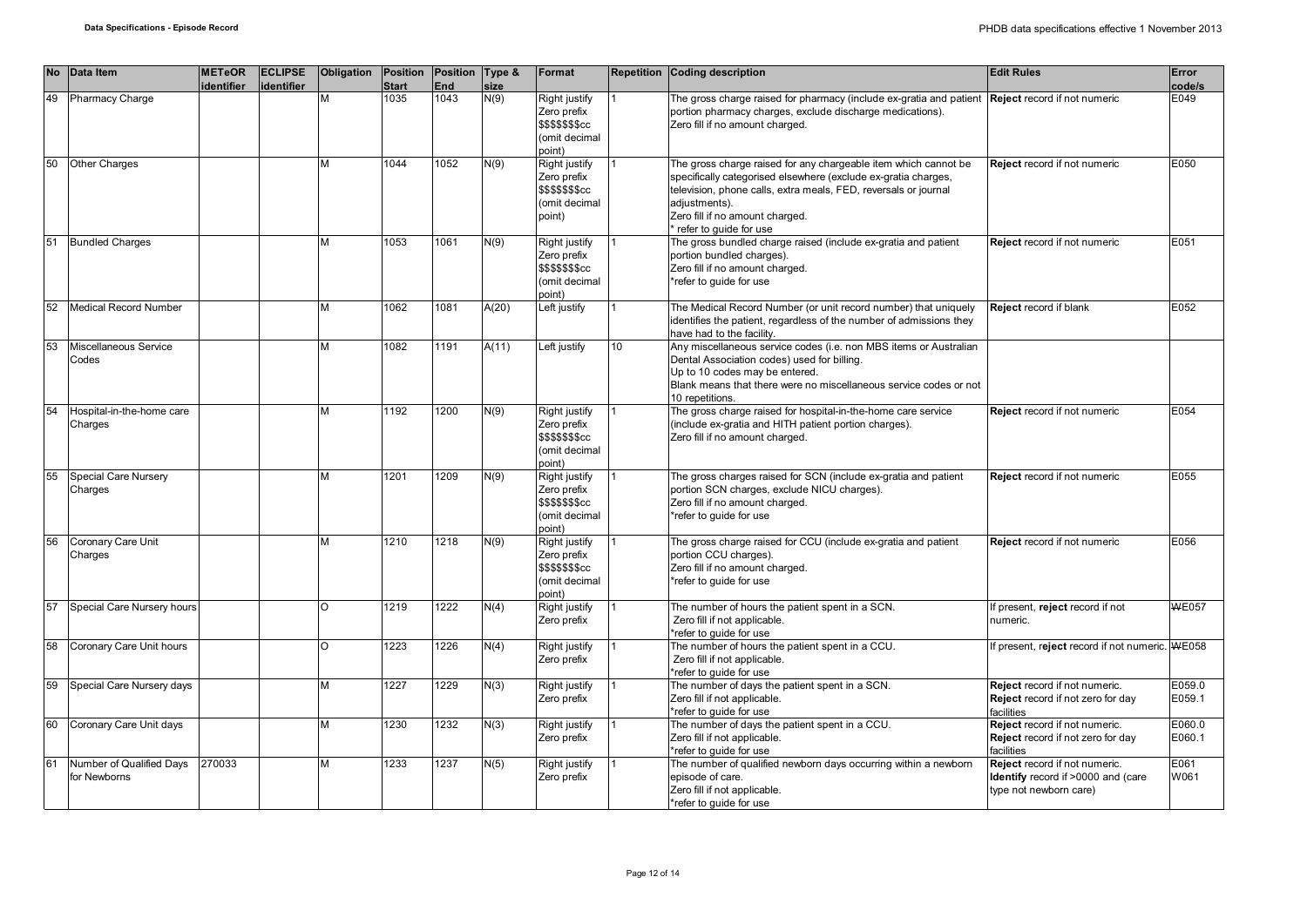|    | No Data Item              | <b>METeOR</b> | <b>ECLIPSE</b> | Obligation | Position     | Position Type & |             | Format               | <b>Repetition Coding description</b>                                                                             | <b>Edit Rules</b>                                    | <b>Error</b> |
|----|---------------------------|---------------|----------------|------------|--------------|-----------------|-------------|----------------------|------------------------------------------------------------------------------------------------------------------|------------------------------------------------------|--------------|
|    |                           | lidentifier   | lidentifier    |            | <b>Start</b> | End             | <b>Size</b> |                      |                                                                                                                  |                                                      | code/s       |
| 62 | Hospital-in-the-home care |               |                |            | 1238         | 1245            | A(8)        | <b>DDMMYYYY</b>      | Date on which an admitted patient commences an episode of                                                        | Reject record if item 54 is populated                | E062.0       |
|    | Commencement Date         |               |                |            |              |                 |             |                      | hospital-in-the-home care services.                                                                              | land item is blank or not in format                  |              |
|    |                           |               |                |            |              |                 |             |                      | Conditional item if HITH charge (item 54) > 0                                                                    | <b>IDDMMYYYY.</b>                                    |              |
|    |                           |               |                |            |              |                 |             |                      | Blank fill if not applicable.                                                                                    | <b>Reject</b> record if commencement date E062.1     |              |
|    |                           |               |                |            |              |                 |             |                      |                                                                                                                  | > HITH completed date.                               |              |
| 63 | Hospital-in-the-home care |               |                |            | 1246         | 1253            | A(8)        | <b>DDMMYYYY</b>      | Date on which an admitted patient completes an episode of hospital- <b>Reject</b> record if item 54 is populated |                                                      | E063.0       |
|    | <b>Completed Date</b>     |               |                |            |              |                 |             |                      | in-the-home care services.                                                                                       | and item is blank or not in format                   |              |
|    |                           |               |                |            |              |                 |             |                      | Conditional item if HITH charge (item 54) > 0.                                                                   | <b>IDDMMYYYY.</b>                                    |              |
|    |                           |               |                |            |              |                 |             |                      | Blank fill if not applicable.                                                                                    | Reject record if completed date <                    | E063.1       |
|    |                           |               |                |            |              |                 |             |                      |                                                                                                                  | HITH commencement date.                              |              |
| 64 | Palliative Care Days      |               |                |            | 1254         | 1257            | N(4)        | <b>Right justify</b> | The number of days a patient received palliative care during an                                                  | <b>Reject</b> record if not numeric.                 | <b>E064</b>  |
|    |                           |               |                |            |              |                 |             | Zero prefix          | episode.                                                                                                         | <b>Identify</b> record if 0 and palliative care W064 |              |
|    |                           |               |                |            |              |                 |             |                      | Where the entire episode is Palliative, provide the total length of stay status (item $25$ ) = 1                 |                                                      |              |
|    |                           |               |                |            |              |                 |             |                      | in days.                                                                                                         |                                                      |              |
|    |                           |               |                |            |              |                 |             |                      | Zero fill if not applicable.                                                                                     |                                                      |              |
|    |                           |               |                |            |              |                 |             |                      | *refer to quide for use                                                                                          |                                                      |              |

**Total record length = 1257**